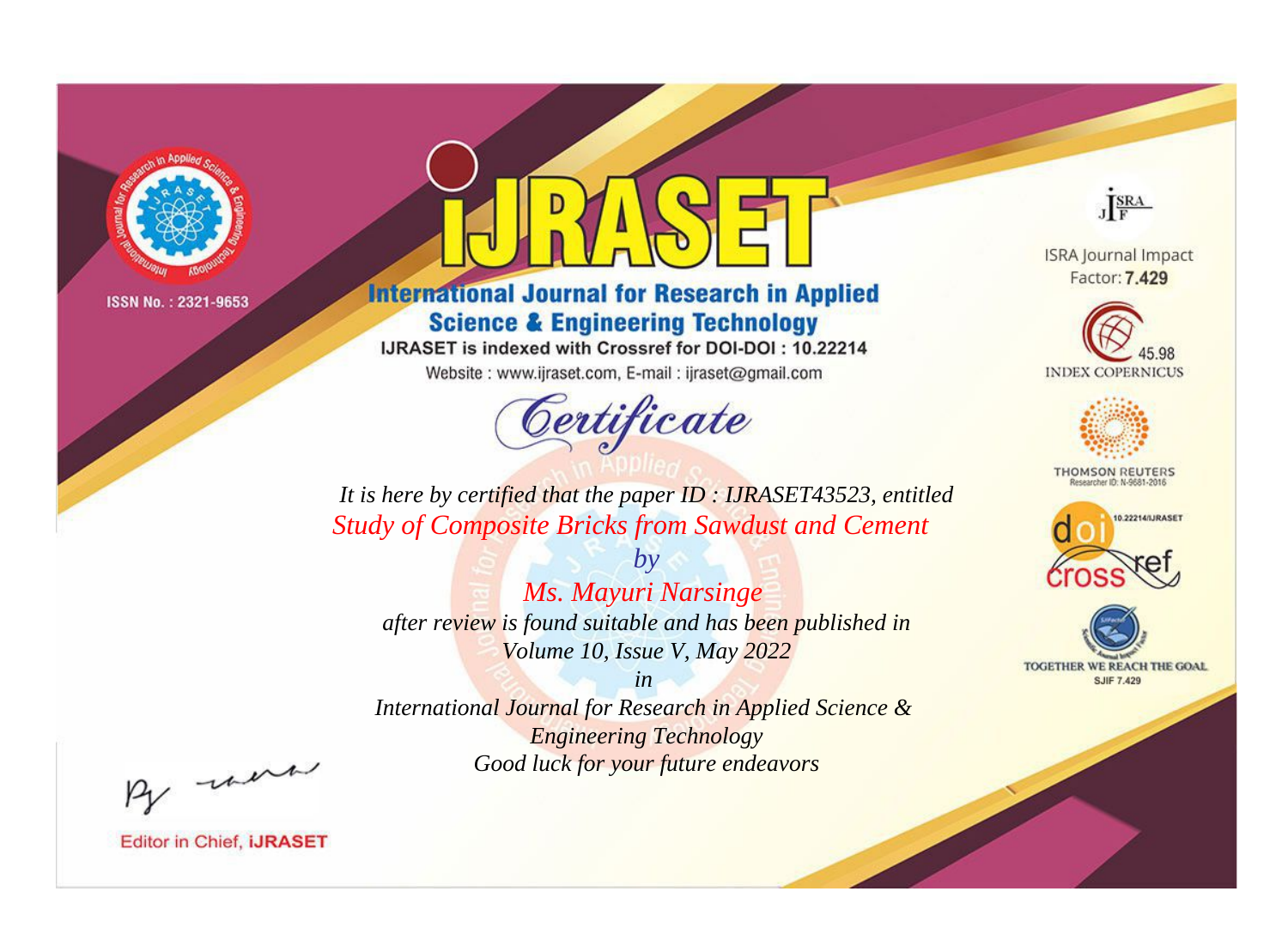

# **International Journal for Research in Applied Science & Engineering Technology**

IJRASET is indexed with Crossref for DOI-DOI: 10.22214

Website: www.ijraset.com, E-mail: ijraset@gmail.com



JERA

**ISRA Journal Impact** Factor: 7.429





**THOMSON REUTERS** 



TOGETHER WE REACH THE GOAL **SJIF 7.429** 

*It is here by certified that the paper ID : IJRASET43523, entitled Study of Composite Bricks from Sawdust and Cement*

*by Ms. Samruddhee Kamble after review is found suitable and has been published in Volume 10, Issue V, May 2022*

*in* 

*International Journal for Research in Applied Science & Engineering Technology Good luck for your future endeavors*

By morn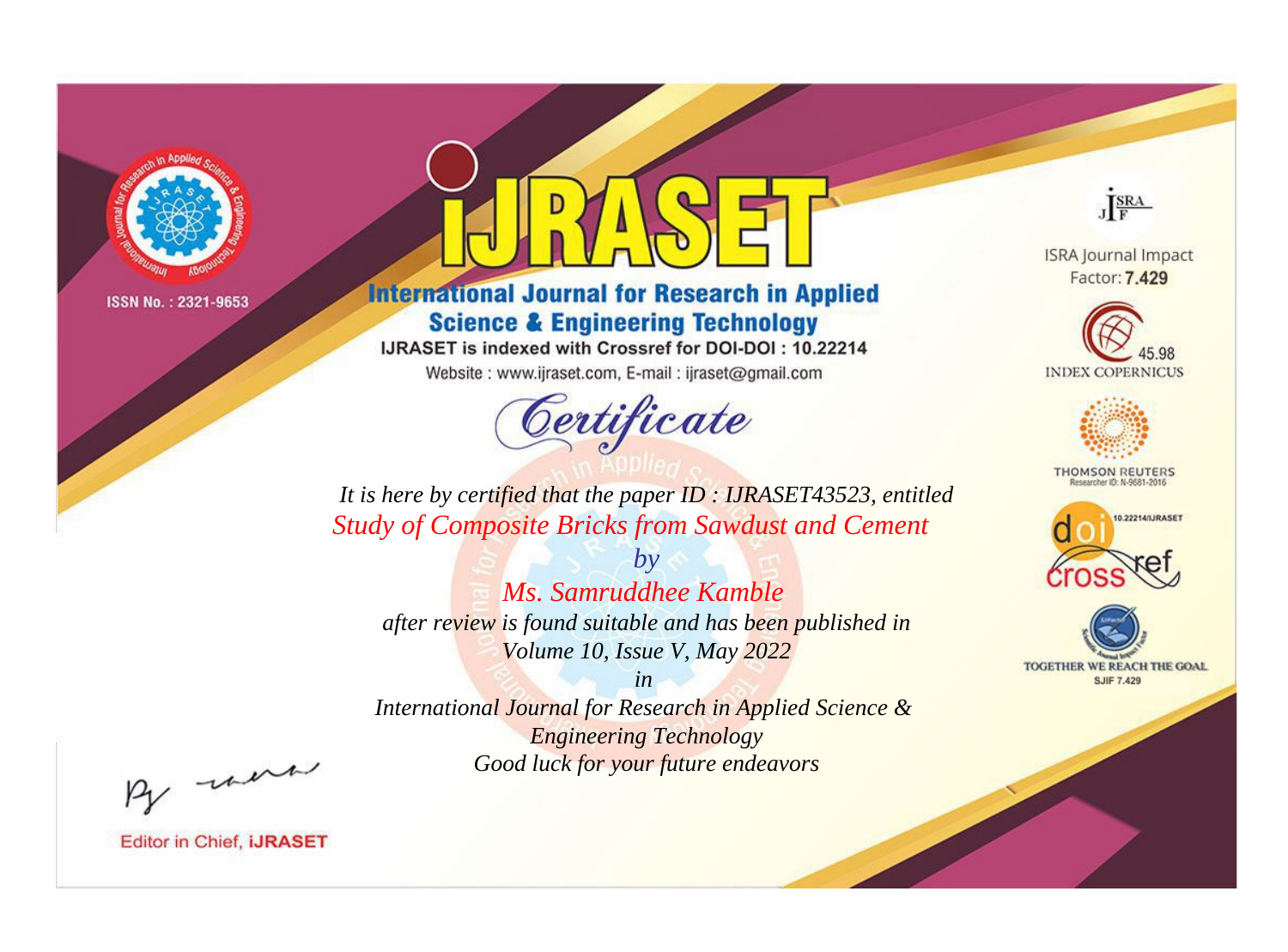

# **International Journal for Research in Applied Science & Engineering Technology**

IJRASET is indexed with Crossref for DOI-DOI: 10.22214

Website: www.ijraset.com, E-mail: ijraset@gmail.com



JERA

**ISRA Journal Impact** Factor: 7.429





**THOMSON REUTERS** 



TOGETHER WE REACH THE GOAL **SJIF 7.429** 

*It is here by certified that the paper ID : IJRASET43523, entitled Study of Composite Bricks from Sawdust and Cement*

*Mr. Jaydeep Saste after review is found suitable and has been published in Volume 10, Issue V, May 2022*

*by*

*in* 

*International Journal for Research in Applied Science & Engineering Technology Good luck for your future endeavors*

By morn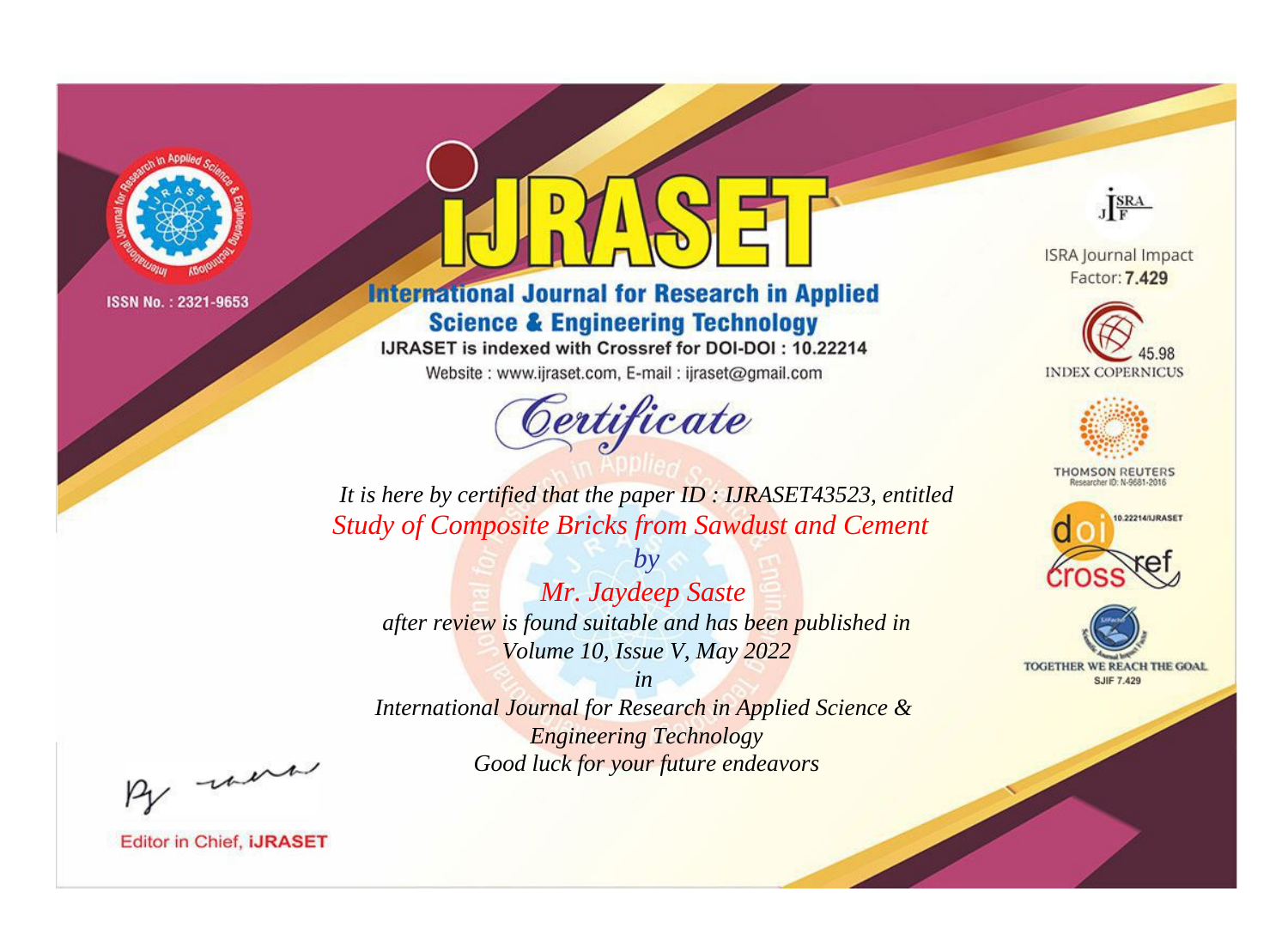

# **International Journal for Research in Applied Science & Engineering Technology**

IJRASET is indexed with Crossref for DOI-DOI: 10.22214

Website: www.ijraset.com, E-mail: ijraset@gmail.com



JERA

**ISRA Journal Impact** Factor: 7.429





**THOMSON REUTERS** 



TOGETHER WE REACH THE GOAL **SJIF 7.429** 

*It is here by certified that the paper ID : IJRASET43523, entitled Study of Composite Bricks from Sawdust and Cement*

*Ms. Rasika Kolte after review is found suitable and has been published in Volume 10, Issue V, May 2022*

*by*

*in* 

*International Journal for Research in Applied Science & Engineering Technology Good luck for your future endeavors*

By morn